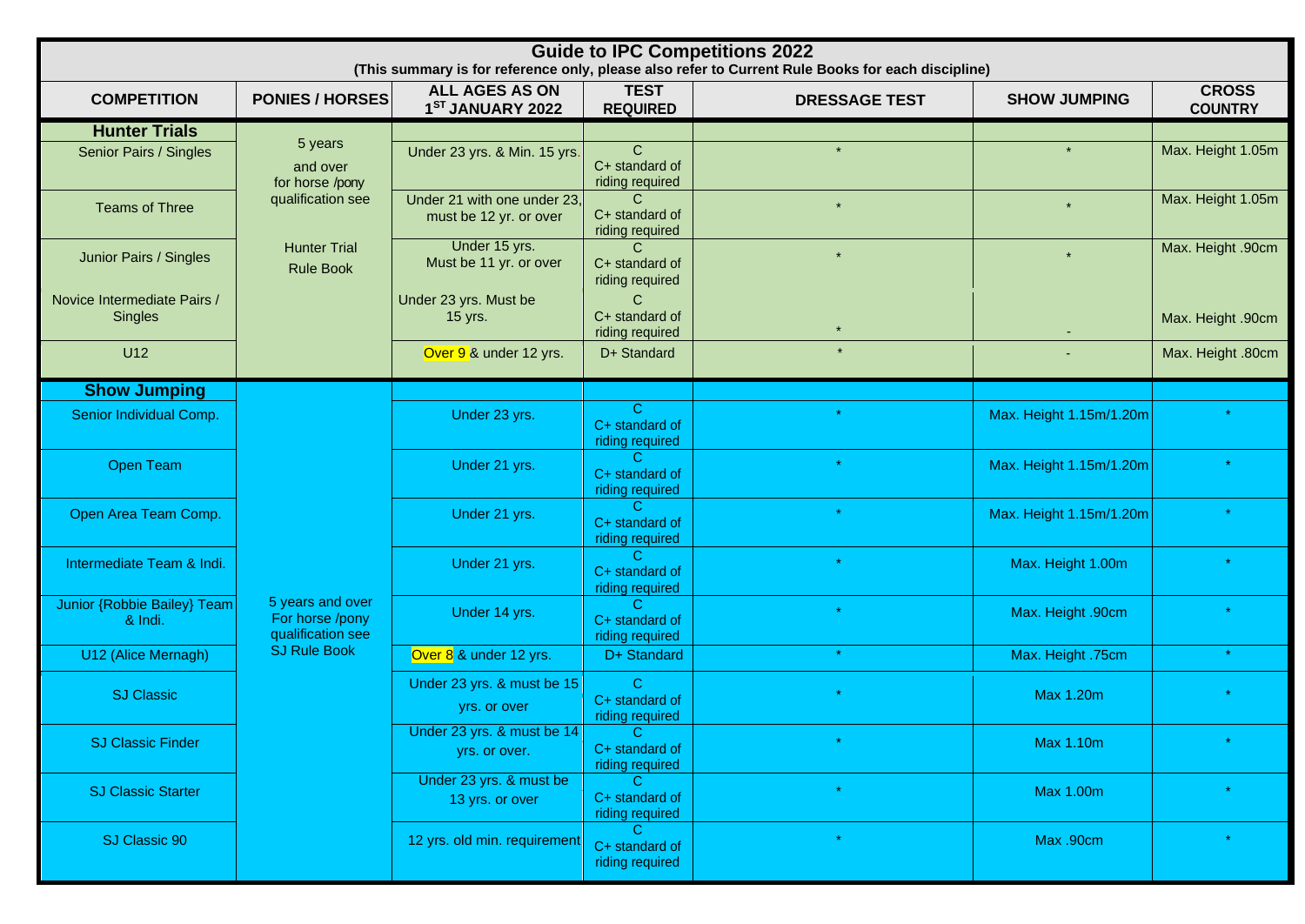| <b>Guide to IPC Competitions 2022 (continued)</b><br>(This summary is for reference only, please also refer to Current Rule Books for each discipline) |                                                                                    |                                           |                                                    |                                                              |                     |                      |  |  |
|--------------------------------------------------------------------------------------------------------------------------------------------------------|------------------------------------------------------------------------------------|-------------------------------------------|----------------------------------------------------|--------------------------------------------------------------|---------------------|----------------------|--|--|
| <b>COMPETITION</b>                                                                                                                                     | <b>PONIES / HORSES</b>                                                             | ALL AGES AS ON 1ST<br><b>JANUARY 2022</b> | <b>TEST</b><br><b>REQUIRED</b>                     | <b>DRESSAGE TEST</b>                                         | <b>SHOW JUMPING</b> | <b>CROSS COUNTRY</b> |  |  |
| <b>Combined Training</b>                                                                                                                               |                                                                                    |                                           |                                                    |                                                              |                     |                      |  |  |
| Senior Assoc. Comp                                                                                                                                     | 5 years and over<br>For horse/pony<br>qualification see D<br>& CT Rule Book        | Under 23 yrs.                             | $\mathcal{C}$<br>C+ standard of<br>riding required | <b>British Eventing BE Novice Dressage Test</b><br>112(2010) | Max. Height 1.10m   |                      |  |  |
| Open                                                                                                                                                   |                                                                                    | Under 21 yrs.                             | C.<br>C+ standard of<br>riding required            | <b>British Eventing BE Novice Dressage Test</b><br>112(2010) | Max. Height 1.10m   | $\star$              |  |  |
| Intermediate                                                                                                                                           |                                                                                    | Under 21 yrs.                             | $\mathcal{C}$<br>C+ standard of<br>riding required | British Eventing BE Test 107 (2016)                          | Max. Height 1.00m   |                      |  |  |
| <b>Junior</b>                                                                                                                                          |                                                                                    | Under 15 yrs.                             | $\mathsf{C}$<br>C+ standard of<br>riding required  | British Eventing BE Test 95 (2012)                           | Max. Height .90cm   | $\star$              |  |  |
| <b>Novice</b>                                                                                                                                          |                                                                                    | 12 yrs. old min. requirement              | $D+$                                               | British Eventing BE Test 95 (2012)                           | Max. Height .80cm   | $\star$              |  |  |
| Under 12 CT                                                                                                                                            |                                                                                    | Over 10 and Under 12 yrs.                 | D+ Standard                                        | <b>IPC Pre-Novice Dressage Test (2019)</b>                   | Max. Height .75cm   |                      |  |  |
| Under 10 CT                                                                                                                                            |                                                                                    | Over 8 and Under 10 yrs.                  | D+ Standard                                        | South Munster Dressage Test C (2012)                         | Max. Height .65cm   | $\star$              |  |  |
| <b>Pure Dressage</b>                                                                                                                                   |                                                                                    |                                           |                                                    |                                                              |                     |                      |  |  |
| Teams of 3/4                                                                                                                                           | 5 years and over<br>For horse/pony<br>qualification see D & CT<br><b>Rule Book</b> | Under 21 yrs.                             | C standard                                         | <b>Dressage Ireland Novice test N27A</b><br>(2021)           | $\star$             |                      |  |  |
| Individual                                                                                                                                             |                                                                                    | Under 23 yrs.                             | C standard                                         | <b>Dressage Ireland Novice test N27A</b><br>(2021)           |                     | $\star$              |  |  |
| U12 (Area comp. only)                                                                                                                                  |                                                                                    | Under 12 yrs.                             |                                                    | <b>IPC Pre-Novice Dressage Test</b><br>(2019)                | $\star$             | $\star$              |  |  |
| <b>Mounted Games</b>                                                                                                                                   |                                                                                    |                                           |                                                    |                                                              |                     |                      |  |  |
| Senior                                                                                                                                                 | 4 years and over                                                                   | Under 16 yrs.                             | C Standard                                         | $\star$                                                      | $\star$             |                      |  |  |
| Junior                                                                                                                                                 |                                                                                    | Under 13 yrs.                             | $\mathbf{u}$                                       |                                                              | $\star$             |                      |  |  |
| Under 10                                                                                                                                               |                                                                                    | Under 10 yrs.                             | $\overline{\phantom{a}}$                           |                                                              | $\star$             |                      |  |  |